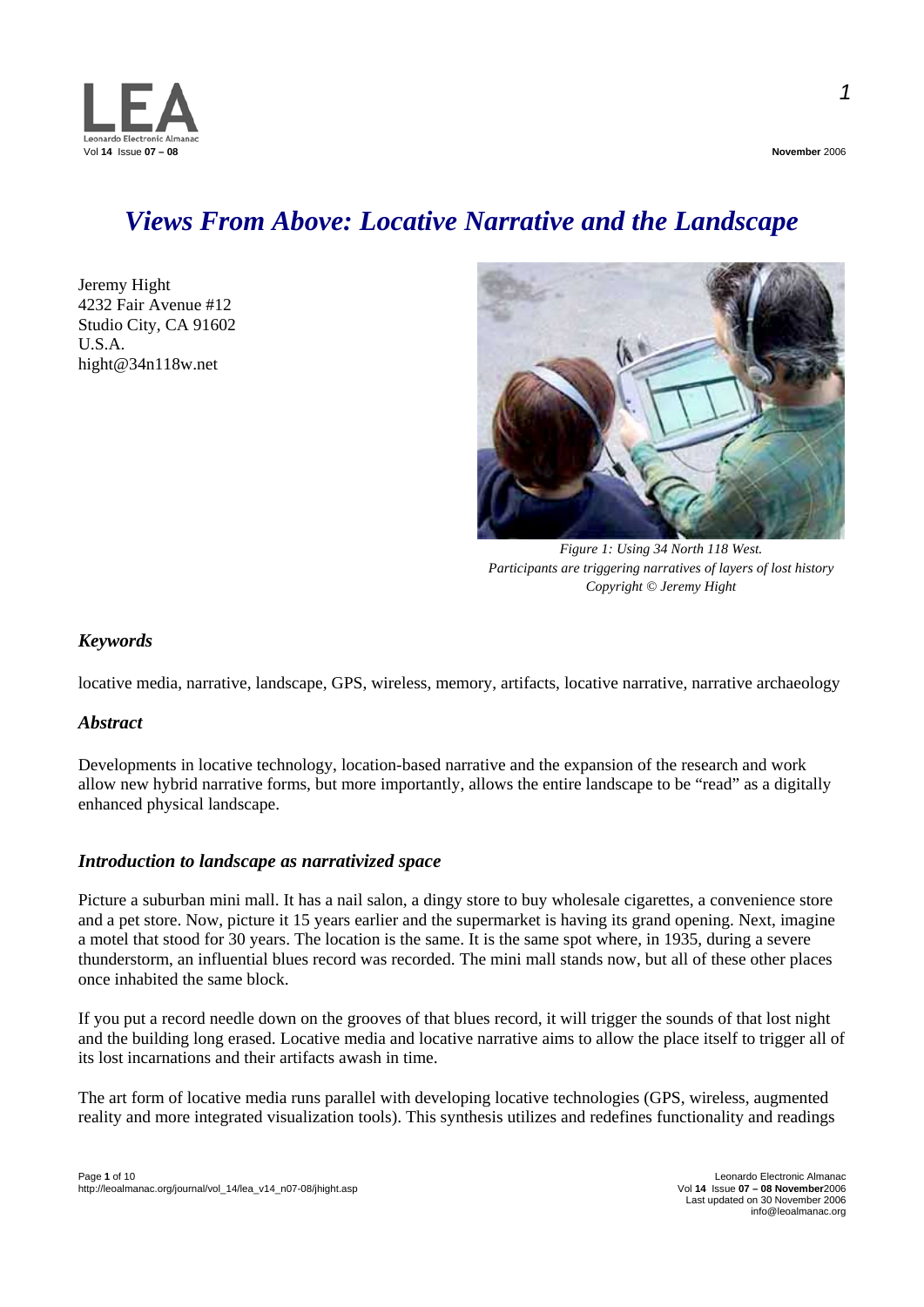

of space and land. The possibilities are wide open. With the advent of locative narrative, it is now possible to not only augment physical locations with digital information, but to allow the places to be "read".

The cities and the landscape as a whole can now be navigated through layers of information and narrative of what is occurring and has occurred. Narrative, history, and scientific data are a fused landscape, not a digital augmentation, but a multi-layered, deep and malleable resonance of place.

Artists have long searched for ways to move art into the streets from the galleries and museums. The philosophies of these desires resonate in the current emerging field of locative narrative. Land art was a movement in the late 1960s that sought to move attention out of the gallery system and traditional art forms and into natural forms and the landscape itself. Land art addressed itself to physical locations in nature, their materials and their processes.

Locative media allows these concepts to develop a form that is out of the gallery and in the physical world. It is experientially driven and offers layers of information and a hyper-textual sense of linkage and flux. The works are developed to be experienced in the physical world with digital augmentation, limited only by what is selected in terms of location, types of data, and tone.

There are many processes, cycles, uncertainties, cross patterns and parallelisms along the landscape. Narrative written utilizing GPS and wireless is designed to be triggered on a laptop, PDA or cell phone (perhaps eventually even with spectacles) represents a "narrative archeology", a reading of physical place as one moves through the world with story elements and sections accessed at specific locations.

# *My introduction into narrative and the landscape*

I found years ago that I had tried so many experiments with text and form that I had hit a barrier and felt lost. There had to be something that could explode established experimental forms in new directions and yet retain the ballast of meaning and clarity in more "traditional" text and the visual. I made notes and sketches for projects with texts composed on the sides of mountains, projected on clouds by powerful lights at night and in riverbeds. These projects were to be edited by nature's processes of growth and erasure. I wrote a book of short stories which each arose from mundane objects passed by a narrator in another story as he drove.

The locative narrative was what I had been trying to develop. I had been searching for ways to incorporate forms so experimental as to be never "finished" with an open architecture, connection to flux and uncertainty and yet a cohesiveness and tight sense of subtext found more in traditional narrative forms. This was extremely frustrating as it seemed like working with diametric opposites, yet it seemed feasible in some form. The opportunity to work on 34 north, described later in this article, brought the first epiphany in this regard. Narrative could be composed not of selected details to establish tone and sense of place, but could be of actual physical places, objects and buildings. It was as though the typewriter or computer keyboard had fused with fields, walls, streetlights; the tool set was suddenly of both the textual world and the physical world.

The next epiphany was that the places selected created a non-linearity as the person moving with the locative device would be exposed to exponential possibilities regarding which path they took, how long they explored and what combinations of individual narrative short shorts they triggered. This meant that the "story" was of the places in a certain area and that the ultimate author was the movement on a map and in the location. This was not so much about reaching the end of the narrative, but of "reading" a place and all of its lost history, unseen information and faces in time. This "Narrative Archaeology" was to be locative narrative as narrative and art, but also of history, archeology, ethnography and all information of an area in the landscape.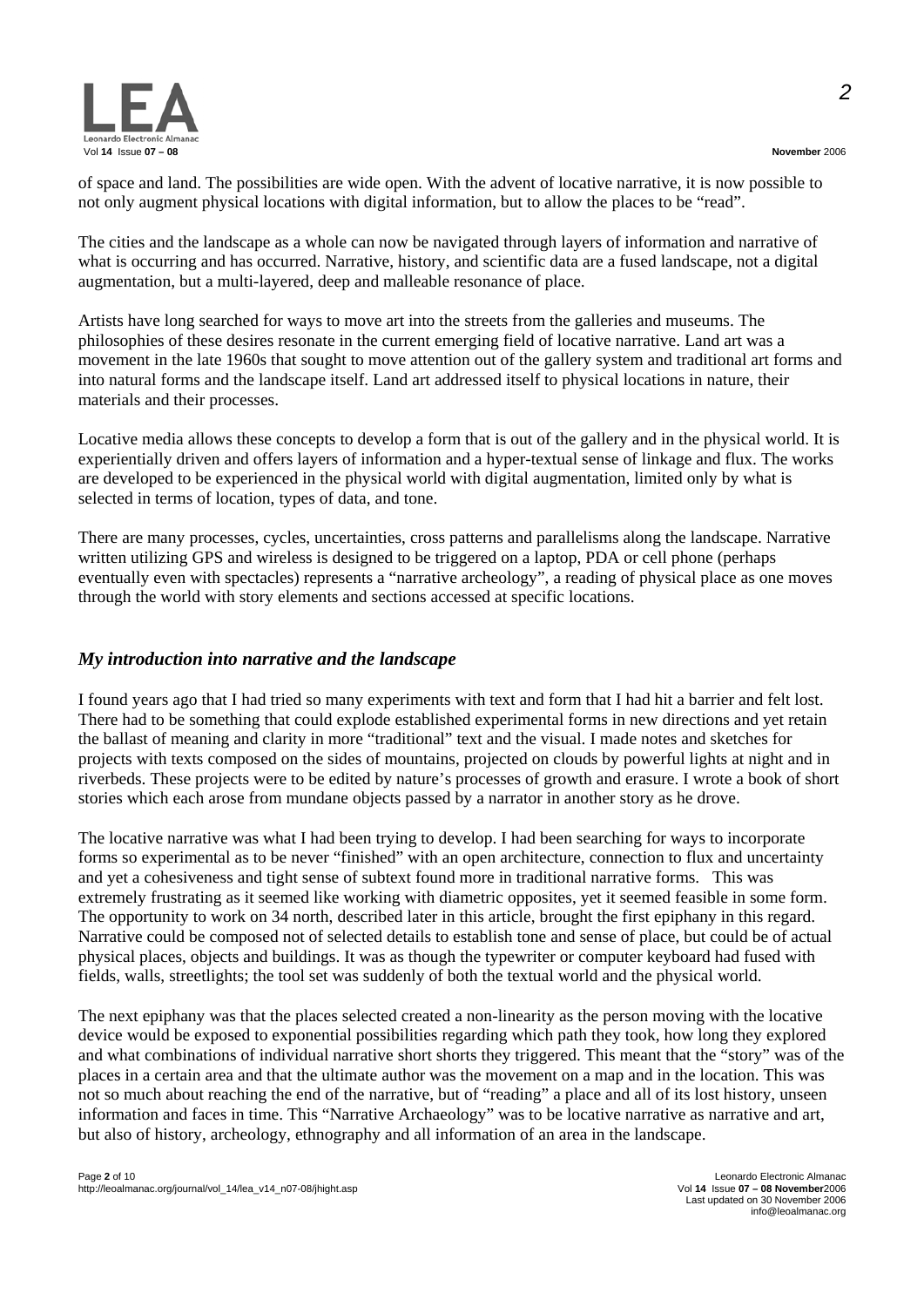

# *Locative narrative constructs and form*

In a sense, the ultimate end-author in locative narrative is the movement and patterns of the person navigating the space. The narrative is dictated by their choices, aesthetic bias in the physical world toward certain sections, buildings or objects to move toward and investigate and their duration and breadth of movement.

The narrative is composed in sections, but is edited by the movements of the person with the locative device. The work is edited onto physical space as non-linear and spatially configured. The texts are pulled from eras in time, from lost buildings and artifacts formed by fusing narrative with historical and scientific data. Locative narrative allows the clarity of more traditional narrative forms to be fused with experimental forms and editing structure.

The sequencing of trigger points and narrativized information creates multiple non-linear experiences and informational narratives in a space. The building of subtext can come in multiple paths. The sequence builds in references, metaphor and sense of larger contexts and emerging patterns. A person moving in a place with a cell phone or laptop activates narratives at key locations as set by the artist/author. The person's movement determines what sequence equals the work, the time spent determines the end authorship of its length. The narrative is now constructed spatially and in terms of what is and what is lost. The story space is now both the physical world and its augmentation.

Another key element is the author selecting type(s) of information in relation to the properties of each location. The tone of information and how it is experienced is vital and may be lush and exuberant of a rich unseen past, or a bleak condemnation of what has been forgotten, erased or gentrified.

This was the essence of the project called *34 North 118 West* which I wrote and developed conceptually with Jeff Knowlton and Naomi Spellman, and which may be considered to be the first locative narrative project.

# *34 North 118 West (2002)*

The project *34 North 118 West* [1] was conceived when Jeff Knowlton contacted me to discuss the possibility of a project looking at the similarities between GPS, space, information packets, and the early railroad and city infrastructure of Los Angeles. We researched and found no similar projects.

There were earlier projects utilizing GPS, but they were not using it as spatial narrative. With Naomi Spellman, we researched the history of a 4-block area of Los Angeles around the original freight depot that brought in raw materials for the development of early Los Angeles. Patterns and shifts began to emerge showing the multiple use over time of certain sites.

The project *34 North 118 West* used a slate laptop with GPS, headphones, and an interactive map to generate a narrative (see figure 1, page 1) The map had graphic hot spots that marked narratives with trigger points set to latitude and longitude. As the participant moved, they would determine what sequence would be enabled based on how far they moved and in which patterns they traveled.

Most of the building dates from when the area was built up around the railroads and was the key hub for raw materials by rail for early Los Angeles. The artifacts experienced were not immediate, but were imagined and invisible, ghosts of what had been forgotten, shifted away from or erased.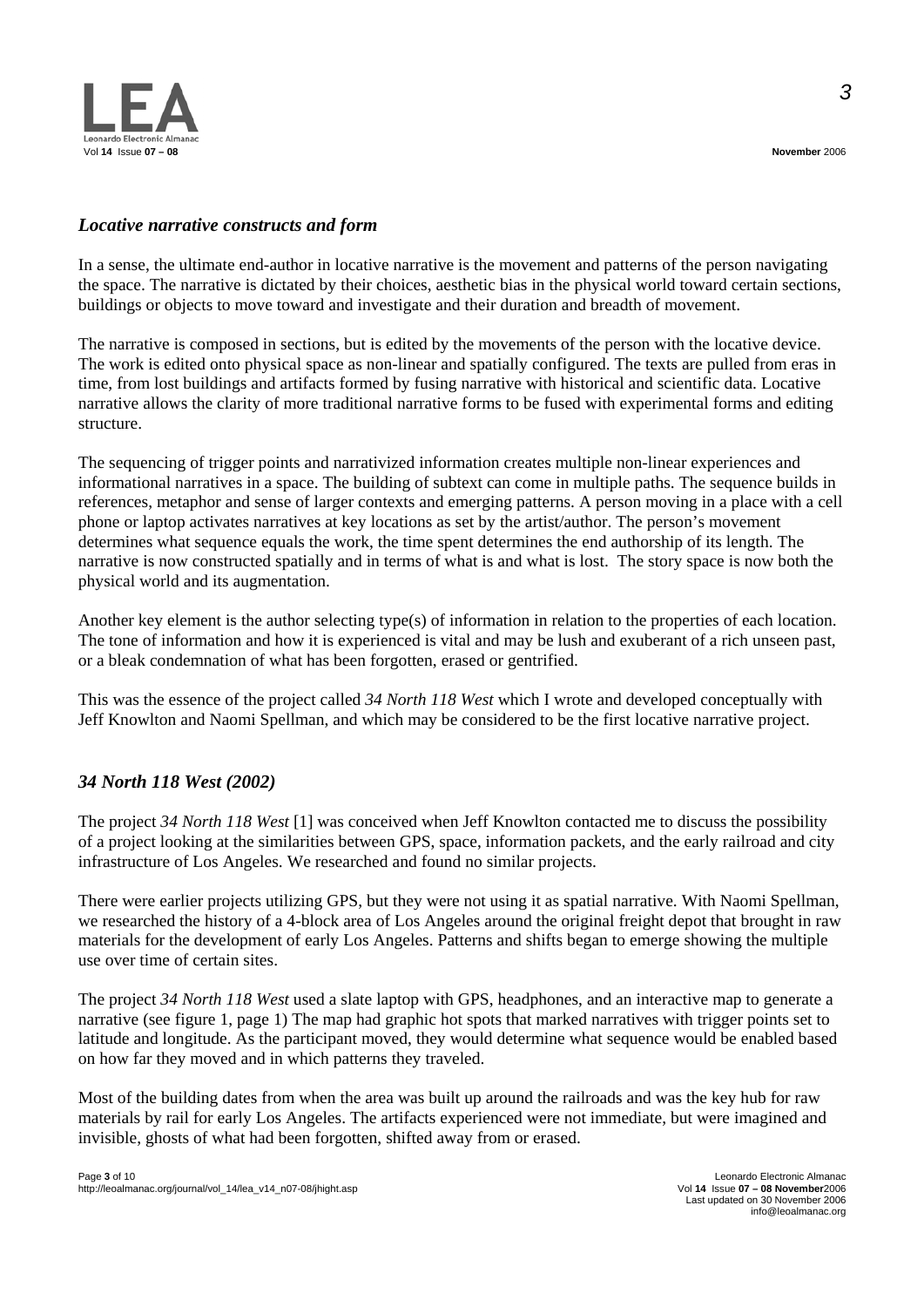

Rich layers of history and experience seemed to emerge, begging to be made into being again and revealing the forgotten and less immediate city that had once been Los Angeles, stories came from not only specific places, but years, eras, lost layers in time.

"I would love to spend the day in the dome here at La Grande........watch.....well.......the day....see the changes......little things .....in the sky......shadows...the light different coming in......morning turned to afternoon....the light brighter..................anyway.........I'm in the kitchen......my mind drifts a lot more as we cook the hot dinners....it's not just that it is late ......its..........steam .....the flames.............The drama of it all....not like some cold sandwiches and salads...... turkey on rye with mayo...........regular salad...a pile of lettuce and tomato put on a plate....... served .........A cooked porterhouse steak.....the way the meats change colors as they cook....the shape changing ... the noise and flames.....it's like a train burning just after a crash when we serve it ....it is ......really....................accidents .......slow little accidents.....Like a hot ham and cheese.......the way it melts.......the neat little cheddar square....... gone .....melted away.......but there it is" (1944) (truncated from longer text).

The above text triggers as the viewer/participant faces a trash-encrusted electrified fence and a numbingly barren storage facility. This is where the La Grande station once stood in all of its glory and glamor as a work of architecture and as the primary passenger station in Los Angeles. The narrator is one of many Latina women in the 1940s that worked around the railroads in Los Angeles.

The last line of this section of the triggered text is weighted as a larger metaphor beyond the station that once stood. The phrase "gone, melted away, but there it is" refers to the floating in time of what once was and now is lost. The original domed building, its beauty, the era and the memory of the wave of women like the narrator, have all melted away in time, only to be revived by our technology.

"35 years I cleared the tracks. Those men, along the rails, tired. Death by train we called it. They waited and wandered. Hoped....for the sound that comes too late. To take them from this life…. It was my job to assist........to help......kind words, or help clear the tracks after the impact. Such failures, My failures, Such small horrors. And it is not the most dramatic: an eye open tomato red with blood, a nose with ice covered nostril hairs that looked like a crab emerging from a shell, an ear lying by a man's feet like some dead wingless bird, a cheek punctured with teeth exposed, a wound open steaming in the snow. Those are so few, so specific, so clearly cut from men with faces I cannot help but still see. It is what never comes clear, not faces, not expressions, not the dignity of person, something that had a name. There is a sort of mutant slot machine, it comes to me at night: an odd collection, ever shifting, not bells and lemons but eyes, scars, blood, mouths, wounds, meat, an eye hanging alone gleaming wet and alien yet from some lost moment in 35 years, a nostril disconnected a failing island of memory from some dead man's face like an odd little lost cave. Those are the ones I truly failed." (1946).

This text triggers at the edge of a large dirty lot as a remnant of old railroad tracks becomes briefly visible under layers of street asphalt, rising briefly like some metal sea snake. The tracks create a physical metaphor for this man's life of broken dark memories of unfinished faces and the narrative continues to play as the participant walks to the end of the large open lot. It is as though the physical place and the tone of the man's memory from decades ago are tonally the same dark sparse place, as though each is commenting on each other.

The man who collected the mutilated corpses from the tracks (a brutal secondary job on the railroad) feels the indignity of the incompletion of his memory as though he has failed their lives and their sad ends by losing the details in time. The same is true of places in cities and the landscape and the incompletion of what is known of the past, the incompletion of what is known, the indignity of the vague.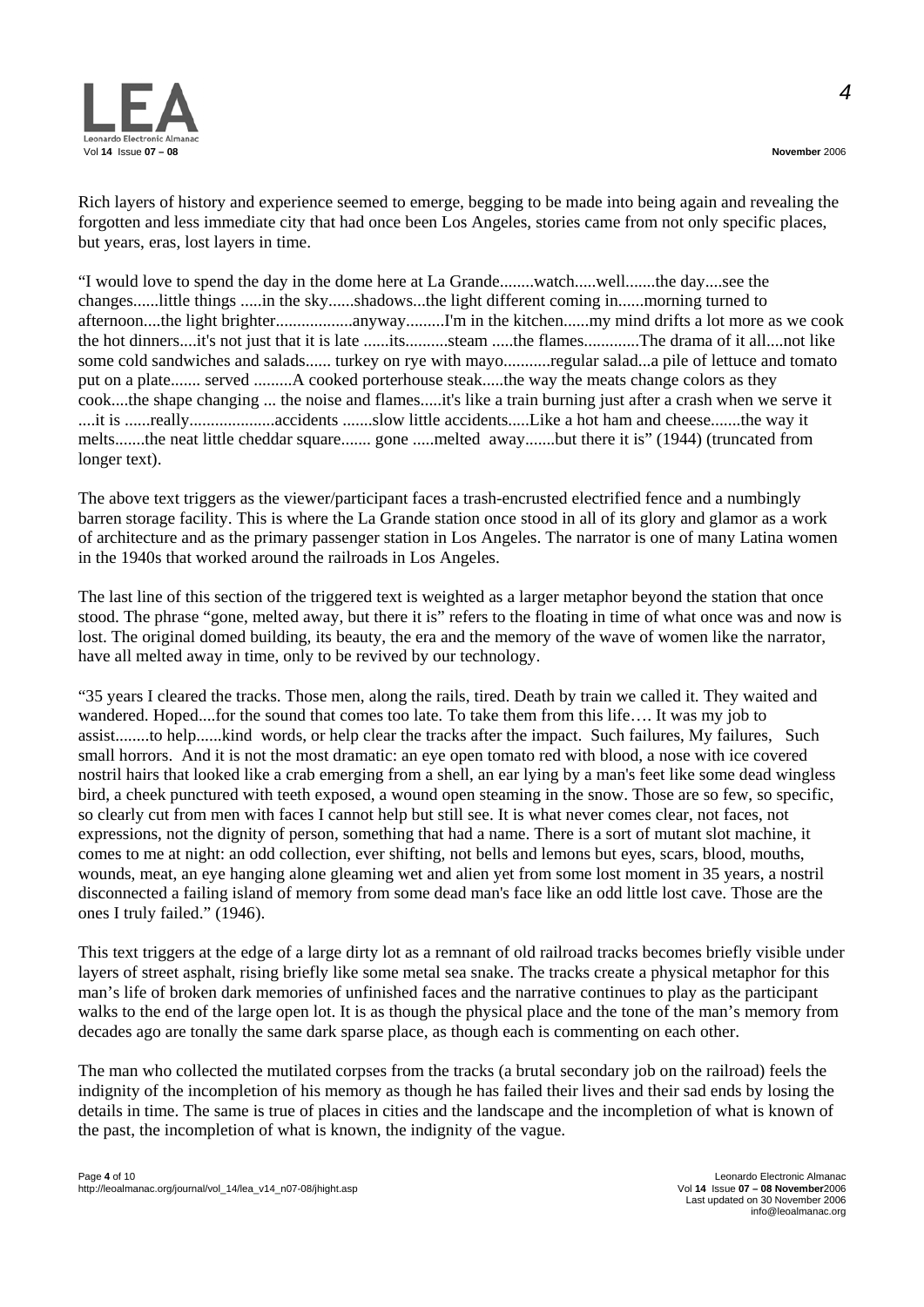



The juxtaposition of past and present is intended to act as a commentary on the lost versions of the city and area from the early 1900s. The material selected to reference and construct narratives establishes a tone, layers of place in time, and, with the use of audio as one navigates, creates an odd feeling of being aware of two places at once.

# *Narrative Archaeology*

A few months into the research and conceptualization process, I was walking out of the Los Angeles Downtown Library when I realized that as exciting as it was to use technology to add a layer of information to locations, this was a minimal development compared with the act of bringing into resonance what was already present but unseen.

The greater development was to instead use technology to place the artifacts of place lost over time into the present. It was akin to first using a microscope and just getting a feel for its ability to see tiny detail in what you placed on the slide and then seeing an unused switch. The switch, when clicked, suddenly allowed you to view a sense of what the slide saw looking back up at you. This is an odd analogy, but it was like that in the sense that it isn't simply about laying narrative and data as one layer of augmentation on top of the physical world, the greater importance is in allowing what it was there to "speak" of all the layers and density of information that exists in any single location.

Narrative Archaeology was an opening up of a channel between the humanities, sciences, narrative and art, all in the physical world. The applications had great potential. History could be taught in locations as it happened or in simulations in open spaces as laid out instead of in the classroom. The lost buildings, eras, people, events and information of places could be inserted into the experiential interface of walking and observing. The narratives could elucidate what textbooks held in far-flung libraries and in what was researched from old documents. This could agitate lost layers of time into being in the present in collusion or juxtaposition as selected.

I named this "Narrative Archaeology" as it is similar to digs for physical artifacts in archaeology, but it is now layers pulled from research and then triggered/found by the person walking the area with a locative device and audio. Narrative Archaeology initially focused on city centers and areas with buildings long standing through layers of events, population flux, changes in land usage and also of the places where the original buildings and older infrastructure were gone.

Narrative Archaeology [2] clearly applies to all areas of the landscape. There are shifts in time and places remaining or erased in many rural areas, suburban areas and, more importantly, information and changes in the uncharted, open and wild landscapes. The concept relates back to the philosophy of land artist Robert Smithson in regards to the need to appreciate and interpret nature in more than its obvious beauty [3], proposing a dialectic of nature that interacts with the physical contradictions inherent in natural forces as they are — nature as both sunny and stormy

Smithson is best known for the work *The Spiral Jetty*. He carved out forms in the physical landscape or, as in the jetty, formed them out of local natural materials, drawing attention to the physical beauty, uncertain shifts and erasure inherent in a location in nature and within the realm of nature's processes [4]. Nature does not proceed in a straight line, but rather it is a sprawling development. Nature is never finished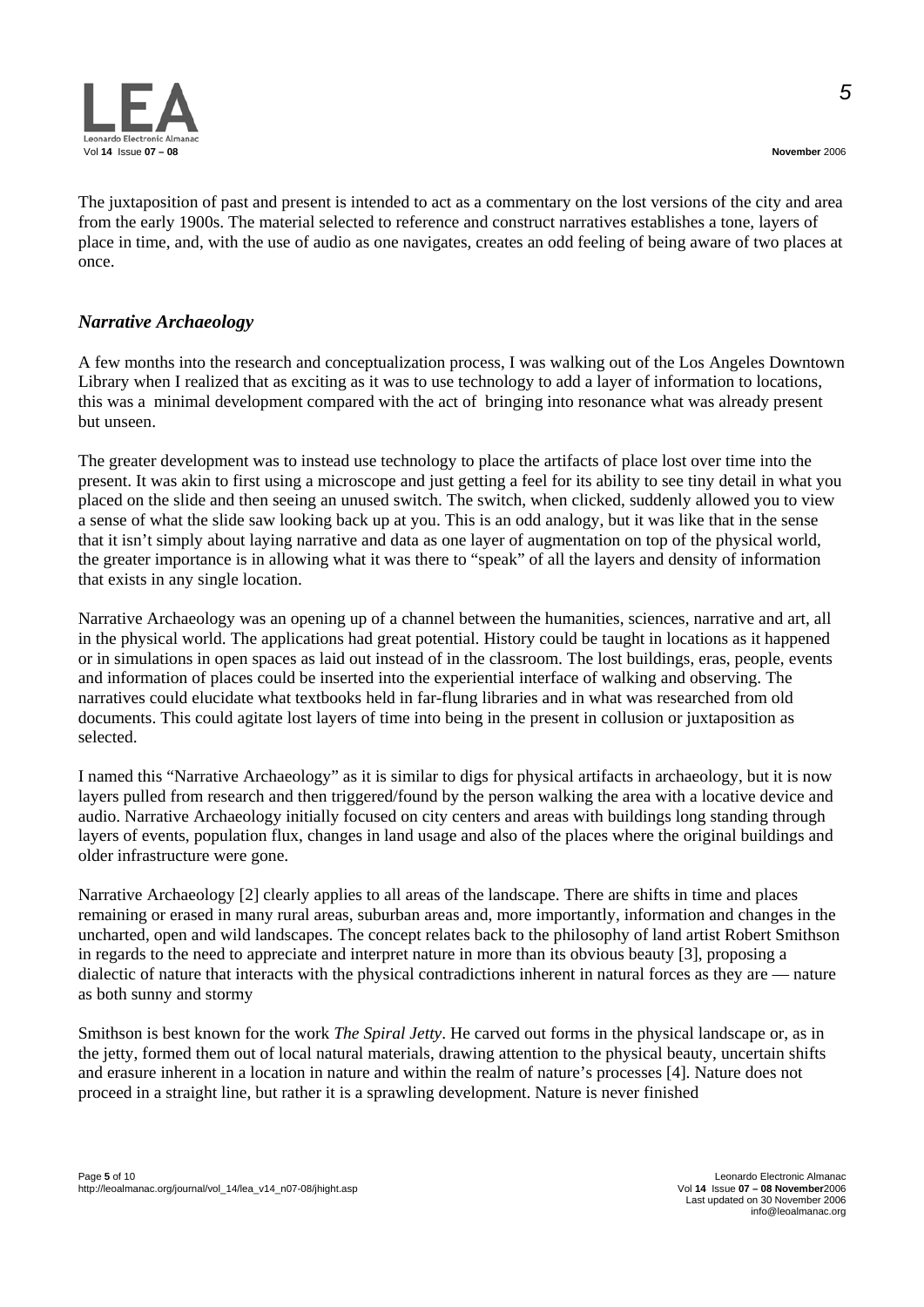

After making *34 North*, the question was how to develop a project that utilized a similarly experimental yet coherent narrative and editorial form, but made use of data from within and beneath the landscape. The project *Carrizo Parkfield Diaries* with Christina Mcphee and Sindee Nakatani arose from conversations with Christina Mcphee about concepts of trauma and the landscape. The project is composed of text and image animations that are similar to short prose, but are extremely experimental since their sequencing is generated from hourly live earthquake data. The project is about memory, trauma, shifts and slippage in both the landscape of human memory, and of the physical memory of shifts in the surface and beneath the ground after an earthquake.

# *Carrizo Parkfield Diaries (2005)*



*Figure 2: A still from one of the text and image animations about trauma and memory that were sequenced by live earthquake data. Copyright © Jeremy Hight* 

*Carrizo Parkfield* [5] examined the similarities between trauma and memory in the physical landscape and in the landscape of the human mind.

The project took hourly live data from sensors at a section of the San Andreas Fault and used it to determine the sequencing of text and image animations about trauma and memory at different intensities.

Human memory may be imagined as layers, architectures, points of fragility, superstructures built of moments, errors, traumas, small points of beauty within reams of pure data, ruptures below a landscape, some at great depth. There is a physical record of memory in the topology of the earth: rise in hill elevation, shift in position of landmarks, internal pressure elevated or eased, a dirt road buckled just so in a rolling motion, a wall lined with a physical document the way of memory.

"He had a scar on his finger...........a half moon......from a knife...cutting melons as a boy.......a physical memory..........that moment held .......fading in shifting and buffed dull detail......yet also clear in action and sequence....................held like underdeveloped polaroids in the keloid of his skin........"

In this text from *Carrizo*, the comparison is made between a traumatic physical event and its shift in the physical landscape, but to a person rather than to a landscape. The knife cutting is similar to the movement and energy dispersion of a quake and a scar in a sense is a memory, the moment forever leaving an artifact:

"Place ……moment…..

A confetti of place markers"

This excerpt subtly references memory and landscape, but also mapping, artifacts and the incompletion of a single measurement in time. Moments can be visceral, but ultimately many are ephemeral and even the most vivid memory dulls its edges in time. Place is not a singularity as it can be measured in so many ways and changes over time, it too has its ephemerality.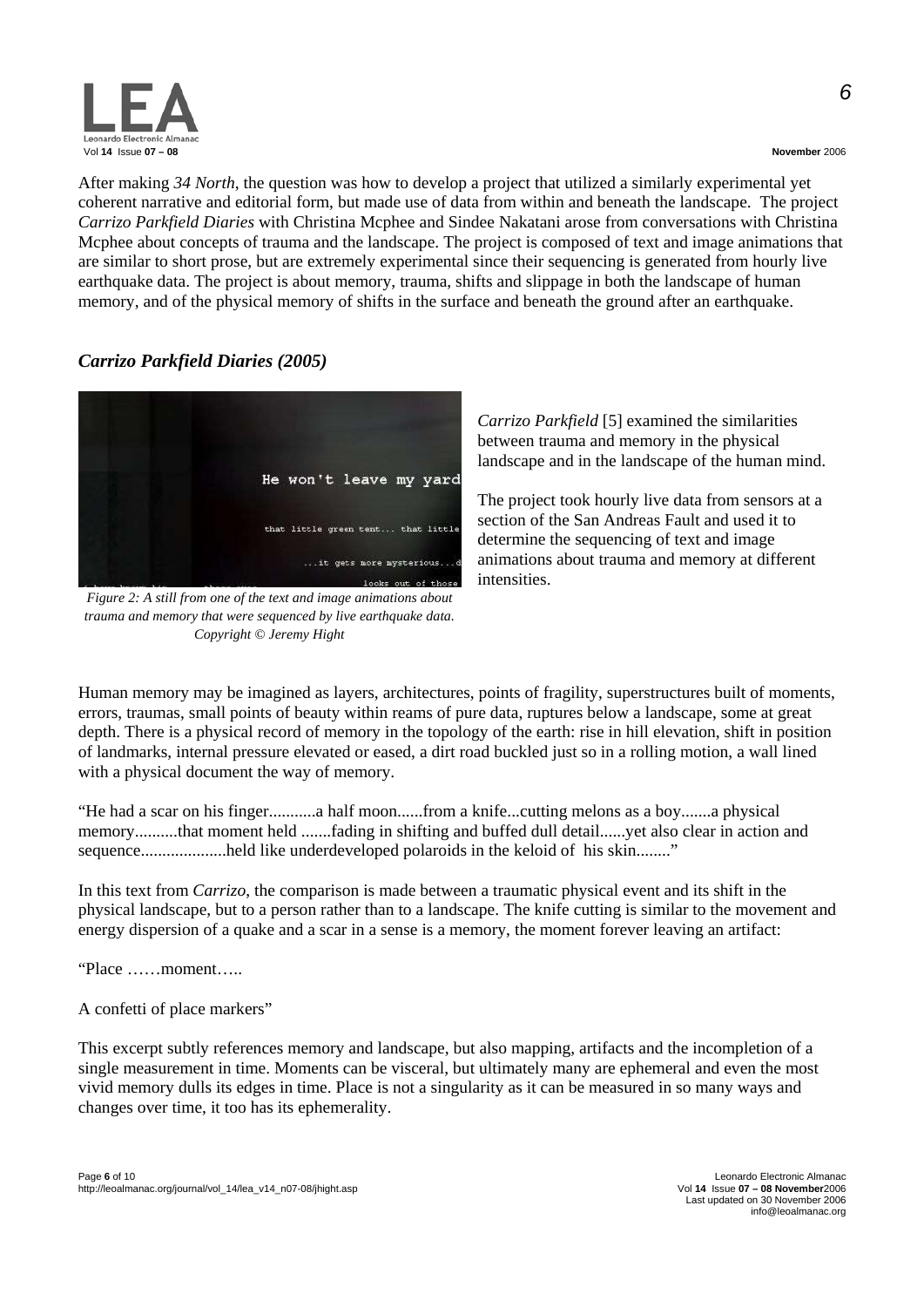

"He won't leave my yard it has been days…. That little green tent that little green shape It gets more mysterious………..disturbing I have known him………..those eyes…………looks out of those holes That foreign head But ever since the quake……….

That other person wears his shirts

The first few days there were tents everywhere

But this man…………this sack of skin……… Remains"..

After a traumatic event, there is a reordering, there are fissures and breaks, and this can be as true psychologically as in terms of in the landscape. The text refers to a break, which may result from great stress (both physical in terms of higher quake intensity and motion generated and in the mind and psyche). The tents described above have gone (other people have moved back inside to again trust the ceiling and walls of their homes to hold above) but this stranger is the result of a traumatic event touching upon larger triggers and consuming his mental landscape.

*Carrizo* is not a pure "locative media" project in terms of interactivity and functionality, but is an examination of the landscape and site specific data mapped and seen in its unpredictability and intensity. The result is a work ultimately authored by the wild patterns and processes of the earth itself.

Taking the concepts and functionality of projects like *Carrizo* into locative narrative will bring the layers of data unseen under the ground into resonance. The landscape can be "read" with sensor data and readings both of the surface (soil and plant growth patterns, decay and density in plant life, events, history weather data, shifts in seasons and climatology for example) and beneath (quake data, tectonic stress measurements, underground water table variation, soil temperature and moisture content shifts).

Projects like *34 north* and *Carrizo* may be cross-pollinated to fuse scientific data, research, art and narrative into readings of a wild landscape composed of physical spaces and the artifacts of their stories in time. There are many areas of resonance within the landscape (tectonic data, quake motion data, erosion patterns, underground water table variations to name a few), which portray what has been removed, re-ordered, or lost.

# *The "conversation" of movement through landscape*

Moving through landscape is not a passive exercise like sitting in one world and reading (and actively imagining) in another; it is comparable to a conversation. The "conversation" is between the place (streets, buildings, structures, roadways, dense overgrowth, cliff faces, gulley etc.), its infrastructure (sidewalks, roadways, streetlight timings, paths, dams, soil types, angle of ascent and descent in hills etc) and the movements chosen by the person walking. This dialog creates ample potential for expansion of the levels of complexity and fullness of experientially-driven locative media. The problem with projects driven by data simply triggered in locations is that the process creates a sort of bowling alley conundrum — the pins will reset and then stand again as before; the narratives and data will repeat the same selected section of information when crossed again from the same or another direction.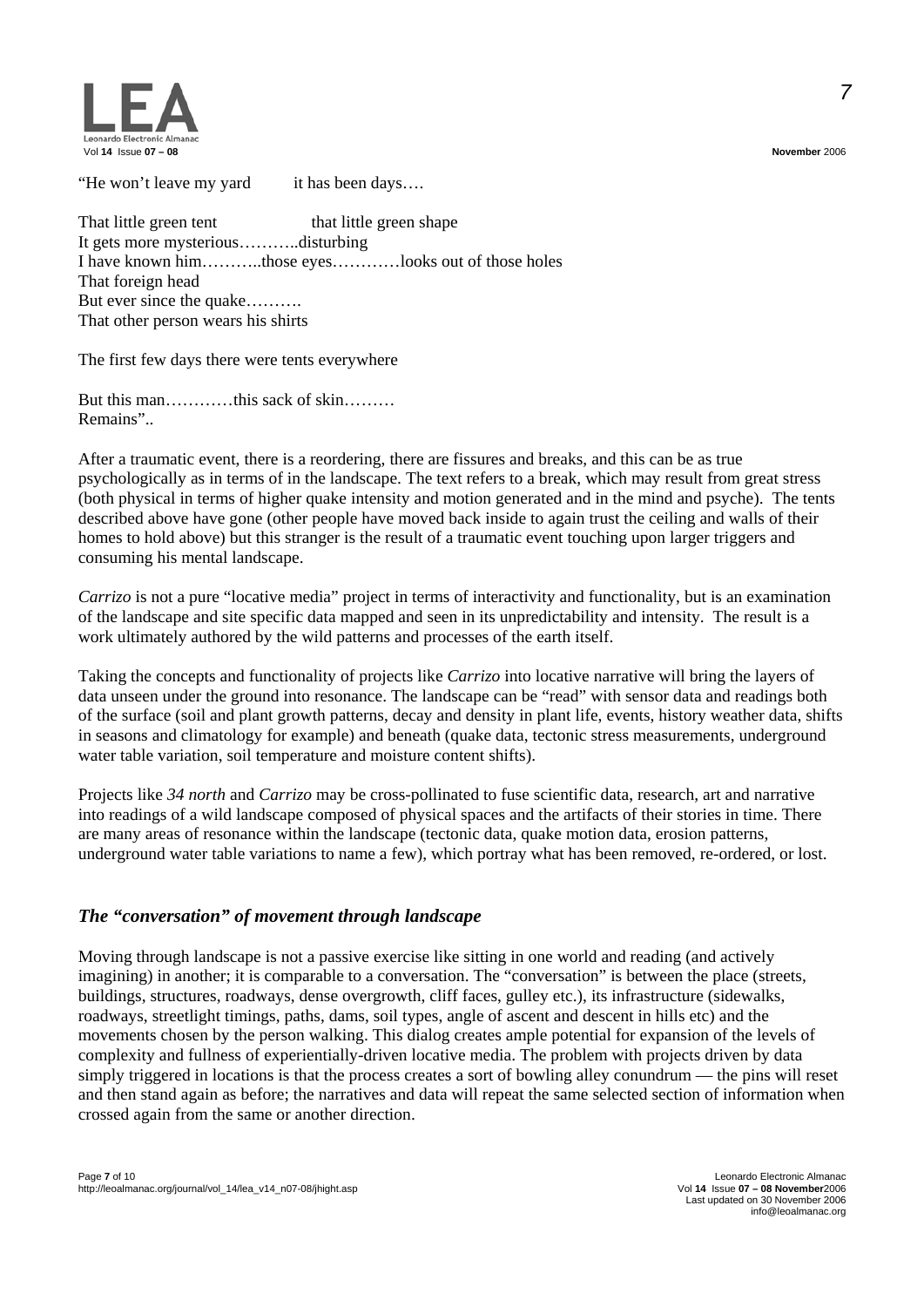

# *Movement and future applications in locative media and the landscape*

I am currently studying applications of utilizing live user movement patterns as live editing tools of locative content to work with individual interactions within a place. This will enhance the sense of open-endedness and possibility in the data and location being read and interpreted by an individual and their progression related to aesthetic/directional choices. This also opens up greater possibilities of information resonating with the participant's place in the landscape, be it in a city or in the open land. Some of the variables include elevation, angle of gaze, repetition in areas of interest within a physical area, variations in speed of movement.

Each location makes certain choices unavoidable, mitigated by design, condition and controls, but it also offers many other aesthetic selections for the viewer/reader as they move past types of architecture, whether manmade or natural, (such as event residue from a sudden downpour or a car crash, etc), supplemented by perceived threat or comfort thresholds, or simply what they are individually drawn to at the time. Movement, speed, direction, repetition, are all elements of the participant's interaction with place and their aesthetic interface (their disposition edits what they choose to experience and thus sequence as they move). This creates encounters with many different works and levels of detail.

Other projects I am working on include a project that will move locative media indoors to read the layers of time and narratives of the physical materials in rooms in older buildings, and a project that will push locative media tools into a reading of several places at once as connected in an informational feedback loop. I am also developing a work with writer/artist Lisa Tao that plays with location, narrative, and the boundaries between the story world and the physical, exploring locative data intermingled with physical artifacts spilled from a fictive world.

The future of locative media lies in applications of ever-increasing variation fed by many kinds of data and generating narrative of any area where structures may be read — the city, the subterranean, and the wild itself.

# *References and Notes*

1. Jeremy Hight, Jeff Knowlton, Naomi Spellman, *34 North 118 West*. Los Angeles, CA, <http://34n118w.net/34N/>, 24 November 2002.

2. Jeremy Hight, "Narrative Archaeology", in *XCP Streetnotes*, David Michalski (ed.), College of St. Catherine, [http://www.xcp.bfn.org/hight.html,](http://www.xcp.bfn.org/hight.html) Summer 2003.

3. Robert Smithson, "Cultural Confinement", in *Artforum*, p. 39 (Oct 1972).

4. As above.

5. Jeremy Hight, Christina Mcphee, Sindee Nakatani, "Carizo Parkfield Diaries".Whitney Artport, . curator: Christiance Paul, New York, NY (2005), also accessible at <http://artport.whitney.org/gatepages/index.shtml>, 5 March 2005

2. image from "Carrizo Parkfield Diaries" (text and image animation)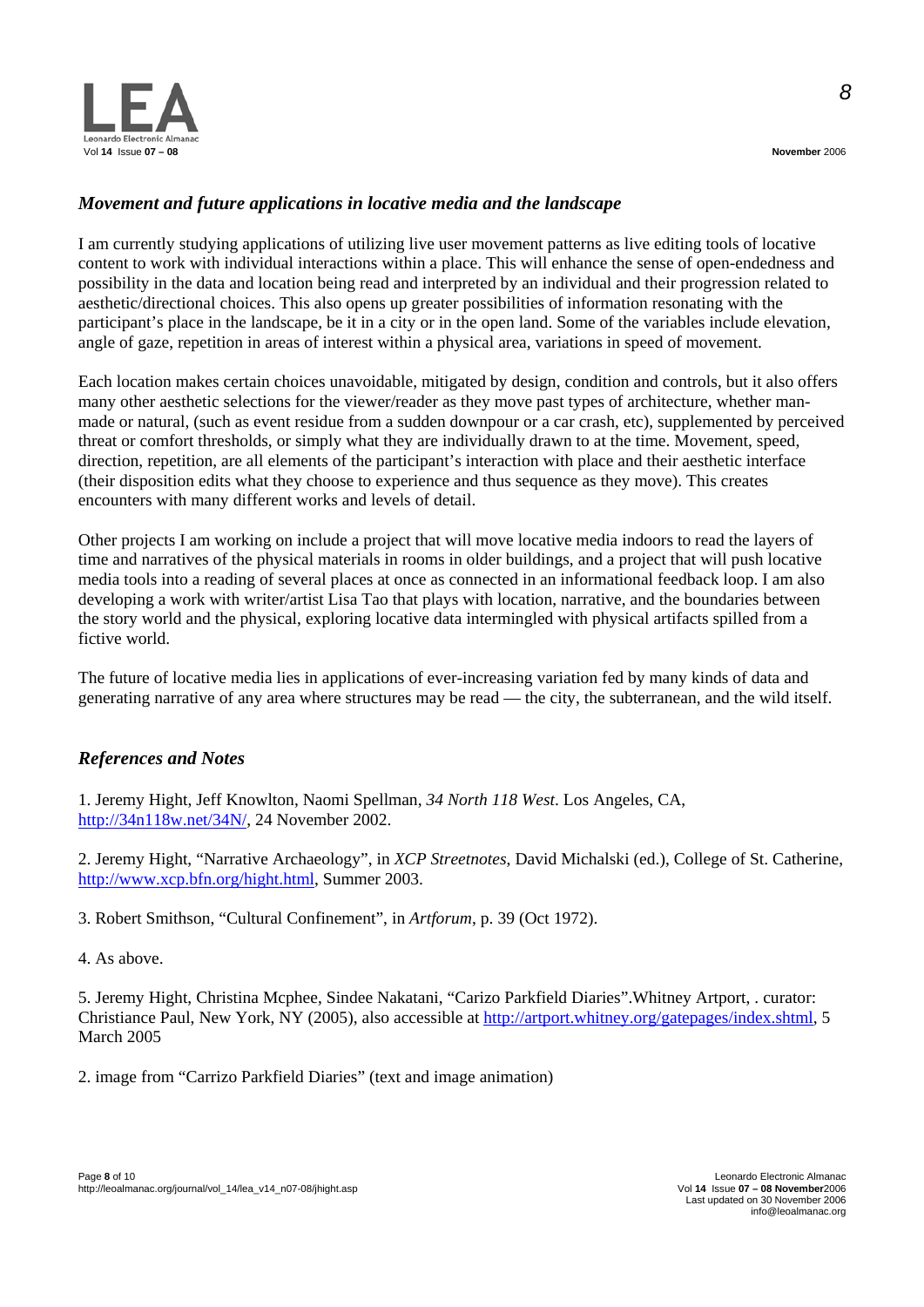

Jeremy Hight is a locative media and new media artist/writer/theorist. He collaborated on the early locative narrative project "34 north 118 west". His essay "Narrative Archaeology"<http://www.xcp.bfn.org/hight.html>is studied in several universities as a resource on locative narrative and space. He collaborated most recently on the landscape data edited project *Carrizo Parkfield Diaries*. The diaries are archived in the Whitney Museum Artport. He recently co-curated the online new media exhibition *Binary Katwalk* (binarykatwalk.net). He is working on two large-scale locative media projects that look to push into new areas both in physical space and in functionality. He currently has a project shortlisted for possible development with the European Space Agency and as a form of locative narrative utilizing the European Space Station and points above the earth. Hight is currently editing a book of essays on locative media. Hight holds Masters in Fine Arts (writing, theory, art) from the Critical Studies/Writing program at Cal Arts, and a B.A. in Creative Writing from San Francisco State University. He teaches Visual Communication and English at Los Angeles Mission College.

# *Citation reference for this Leonardo Electronic Almanac Essay*

#### *MLA Style*

Hight, Jeremy. "Views From Above: Locative Narrative and the Landscape." "Wild Nature and the Digital Life" Special Issue, Leonardo Electronic Almanac Vol 14, No. 7 - 8 (2006). 30 Nov. 2006 <http://leoalmanac.org/journal/vol\_14/lea\_v14\_n07-08/jhight.asp>.

#### *APA Style*

Hight, J. (Nov. 2006) "Views From Above: Locative Narrative and the Landscape," "Wild Nature and the Digital Life" Special Issue, Leonardo Electronic Almanac Vol 14, No. 7 – 8 (2006). Retrieved 30 Nov. 2006 from <http://leoalmanac.org/journal/vol\_14/lea\_v14\_n07-08/jhight.asp>.